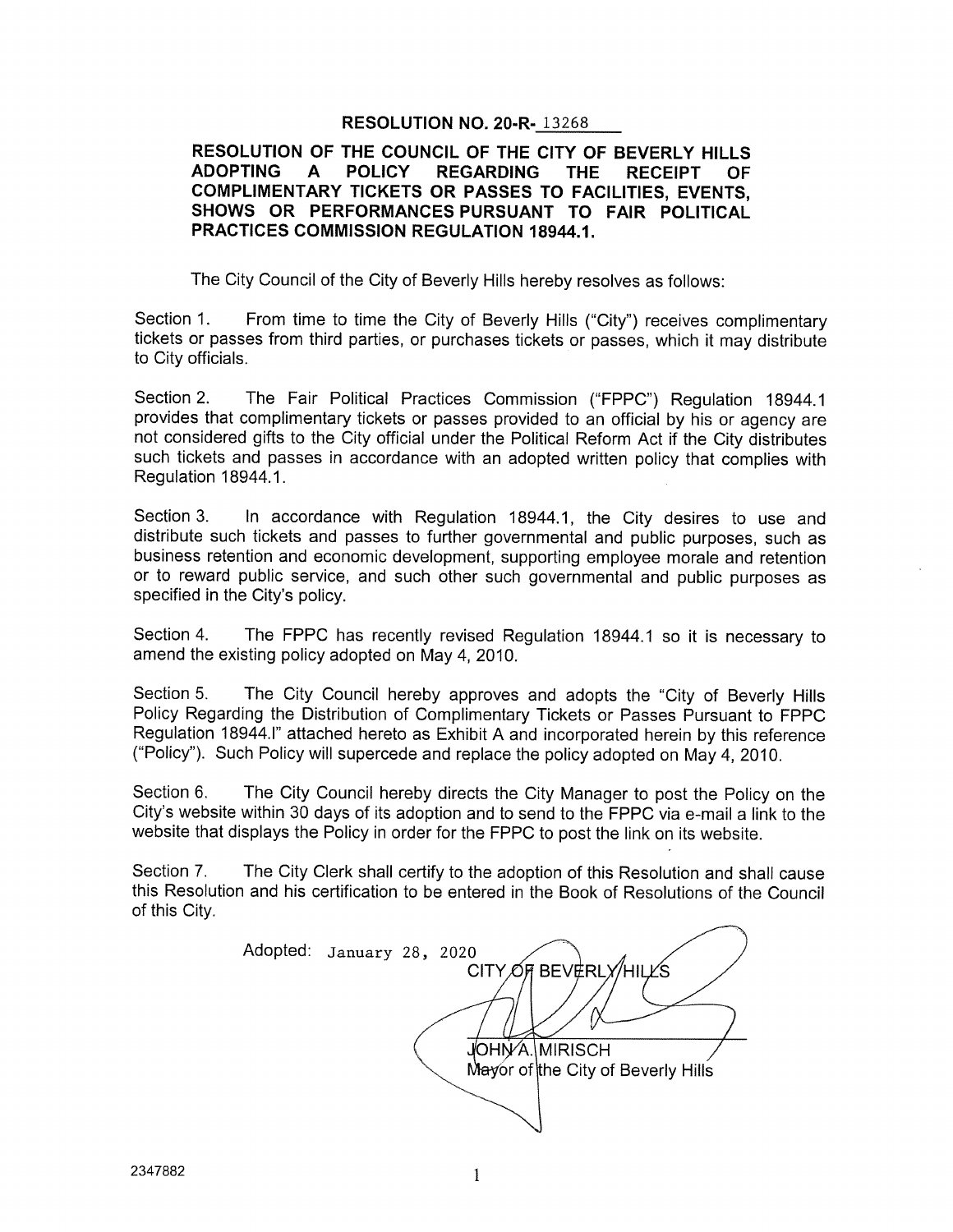ATTEST  $(SEAL)$ **HUMA AHMED** City Clerk

LAURENCE S. WIENER GEORGE CHAVEZ<br>
City Attorney City Manager

APPROVED AS TO FORM: APPROVED AS TO CONTENT:

City Manager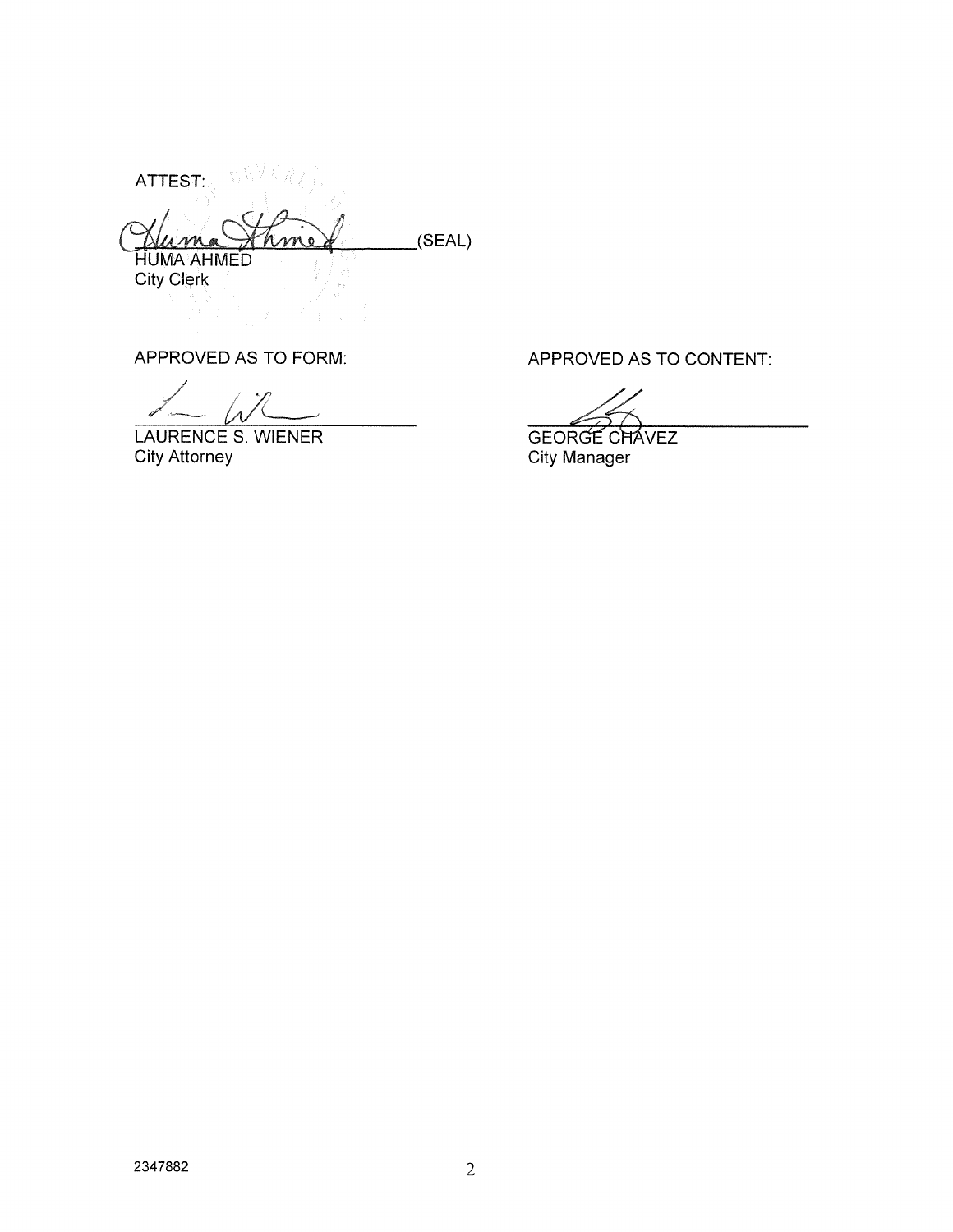# **EXHIBIT A**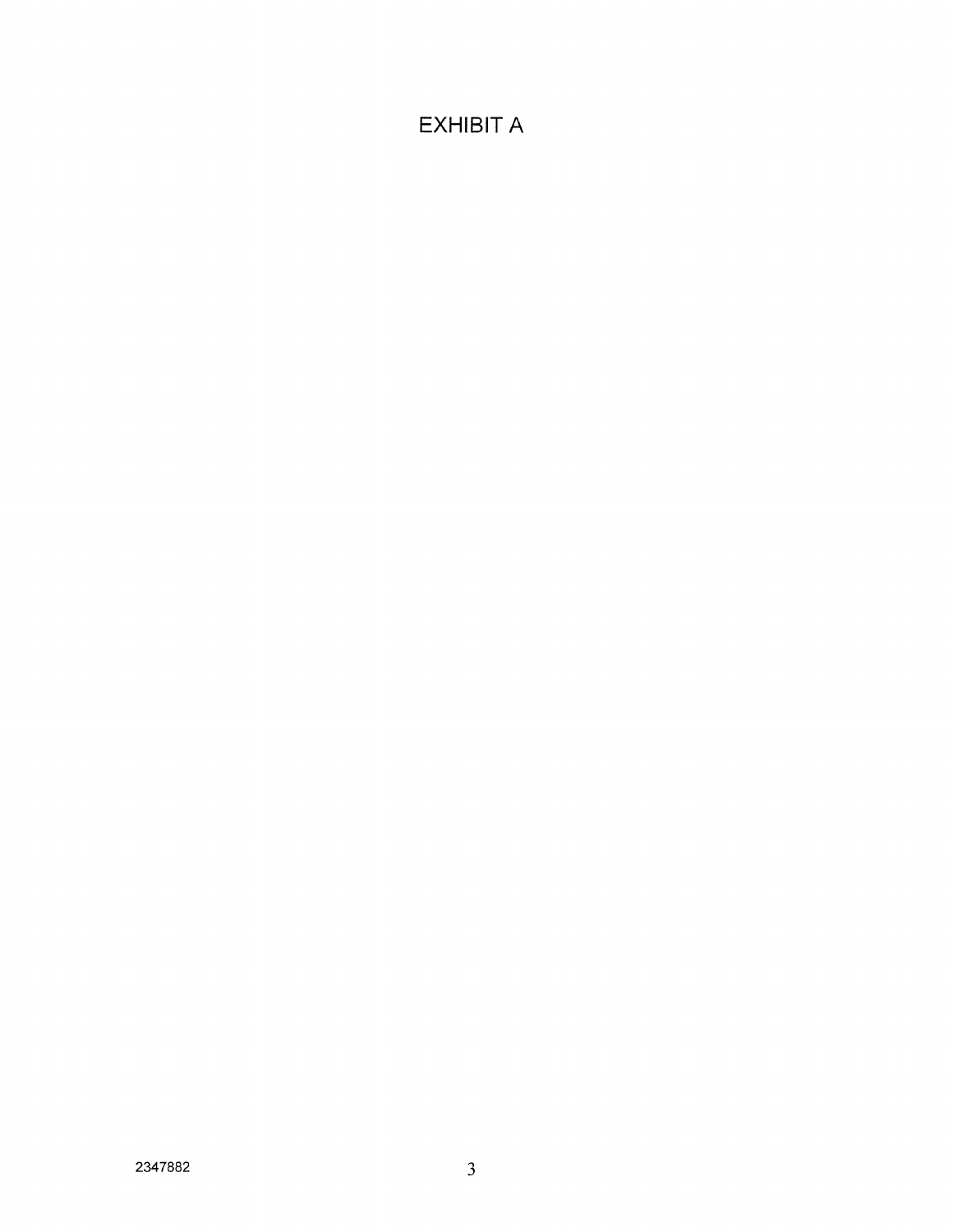### CITY OF BEVERLY HILLS POLICY REGARDING THE DISTRIBUTION OF COMPLIMENTARY TICKETS OR PASSES PURSUANT TO FPPC REGULATION 18944.1

## Section 1. Purpose of Policy.

The purpose of this Policy is to establish a fair and equitable process for the distribution of complimentary tickets or passes to the City in compliance with the requirements of Section 18944.1 of the Fair Political Practices Commission Regulations. This Policy is subject to all applicable FPPC Regulations and the Political Reform Act, as now exist or may hereafter be added or amended.

#### Section 2. Definitions.

Unless otherwise expressly provided herein, words and terms used in this Policy shall have the same meaning as that ascribed to such words and terms in the FPPC Regulations and the Political Reform Act.

A. "City" shall mean the City of Beverly Hills, and any other affiliated agency created or activated by the Beverly Hills City Council, and any departments, boards and commissions thereof.

B. "City Official" shall mean every official, officer, agent and employee of the City who is obligated to file an Annual Statement of Economic Interests (FPPC Form 700) under state law or the City's conflict of interest code.

C. 'City Venue" shall mean and refer to any facility owned, controlled or operated by the City.

D. "FPPC" shall mean and refer to the California Fair Political Practices Commission.

E. "FPPC Regulations" shall mean the Fair Political Practices Commission regulations contained in Title 2, Division <sup>6</sup> of the California Code of Regulations, Sections 18110 et seq., as the same may be amended from time to time.

F. "Immediate family" shall mean and refer to the spouse and dependent children of the City Official. The term spouse includes registered domestic partners recognized by state law. The term dependent children shall mean a child, including an adoptive child or stepchild, of a City Official who is under 18 years old and who the City Official is entitled to claim as a dependent on his or her federal tax return.

G. "Pass" shall mean a Ticket that provides repeated access, entry, or admission to a facility or series of events and for which similar passes are sold to the public.

H. "Policy" shall mean and refer to this Policy Regarding the Distribution of Complimentary Tickets or Passes Pursuant to FPPC Regulation 18944.1.

"Political Reform Act" shall mean California Political Reform Act of 1974 (Government Code Sections 81000, et seq., as the same may be amended from time to time) and the FPPC Regulations.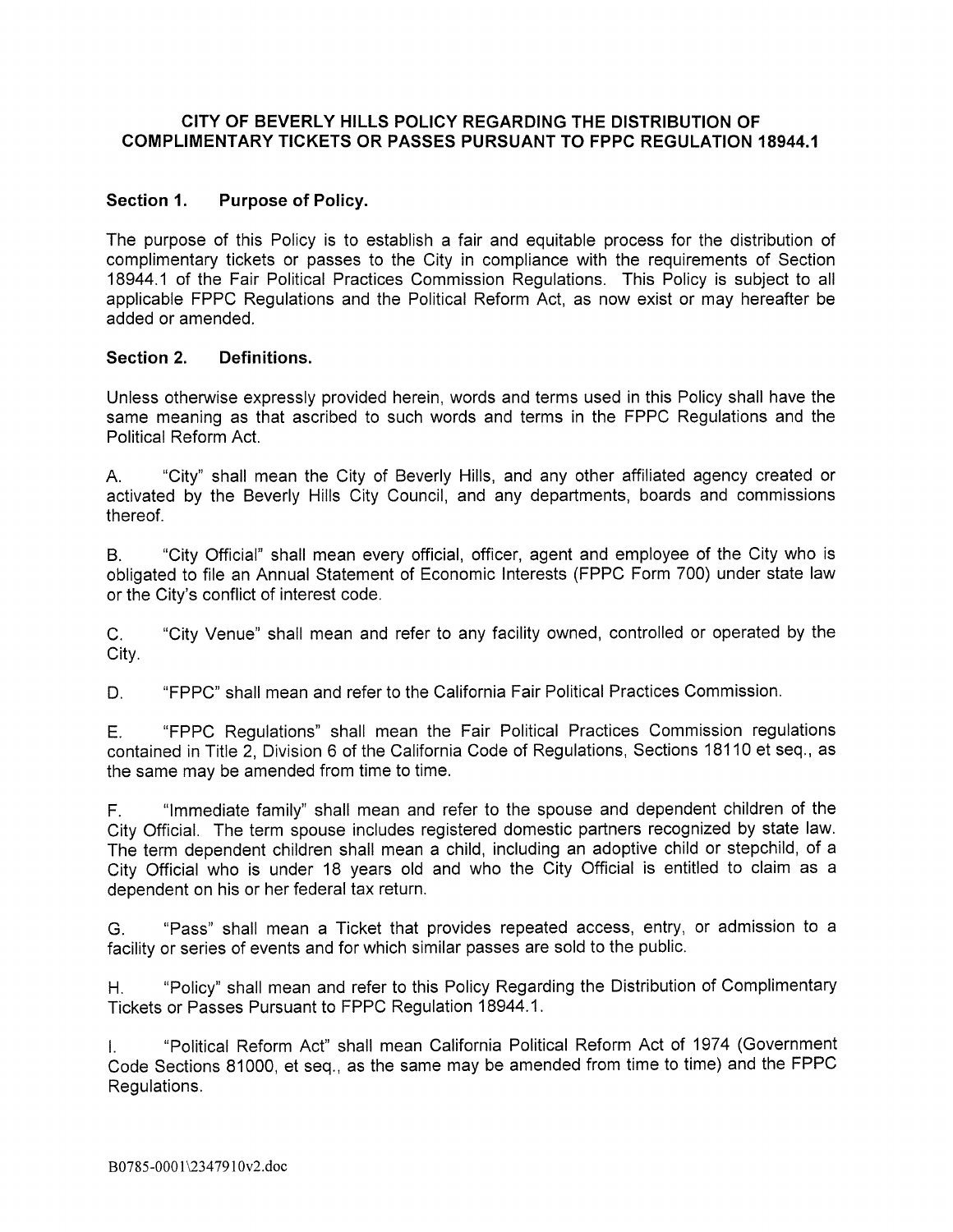J. 'Ticket" shall mean anything that provides access, entry, or admission to a specific future event or function, and for which similar tickets are sold to the public to view, listen to, or otherwise take advantage of the attraction or activity for which the ticket is sold and includes any benefits that the ticket provides.

# Section 3. Application of Policy

A. This Policy shall be applicable to every officer, agent and employee of the City who is obligated to file an Annual Statement of Economic Interests (Form 700) under state law or the City's current Conflict of Interest Code.

B. This Policy governs the distribution of Tickets or Passes by the City to a City Official, or at the behest of a City Official, that are either:

1. Gratuitously provided to the City by an outside source;

2. Acquired by the City by purchase;

3. Acquired by the City as consideration pursuant to the terms of a contract for the use of a city venue; or

4. Acquired and distributed by the City in any other manner.

C. This Policy does not apply to the following:

1. Other items of value. Any other item of value provided to the City or any City Official, regardless of whether received gratuitously or for which consideration is provided.

2. Sources other than the City. Tickets or Passes provided by sources other than the City

3. Taxable Income. A Ticket or Pass received by a City Official from the City where both the City Official and the City treat and report the value of the Ticket or Pass as taxable income consistent with applicable state and federal income tax laws and the Ticket is reported as income.

4. Reimbursement. A Ticket or Pass distributed by the City to a City Official if such City Official pays to the City the fair value of the ticket within 30 days of receipt.

5. Ceremonial Roles. A Ticket provided to a City Official so that the City Official may perform a ceremonial role on behalf of the City or as part of his or her job duties to assist the official performing the ceremonial role, is not a gift as provided by Section 18942(a)(13).

## Section 4. General Provisions.

A. No Right to Tickets or Passes: The use of complimentary Tickets or Passes is a privilege extended by the City and not the right of any person to which the privilege may from time to time be extended.

B. Limitation on Transfer of Tickets or Passes: Tickets or Passes distributed to a City Official pursuant to this Policy shall not be transferred to any other person, except to members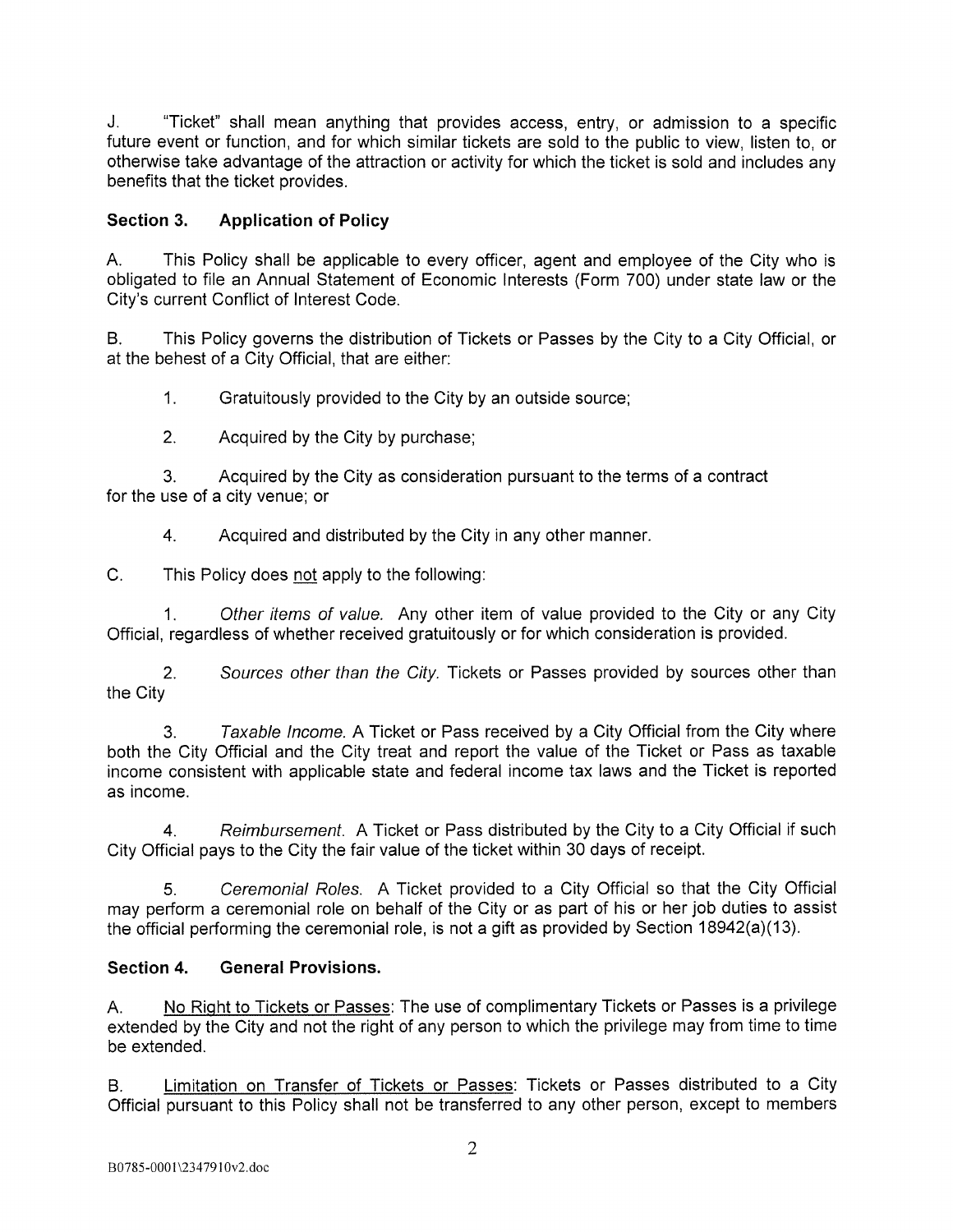of such City Official's immediate family or no more than one guest solely for their attendance at the event. If a City Official transfers a Ticket or Pass he or she has received from the City to another person, as opposed to returning the Ticket or Pass to the City for redistribution, then the value of the Ticket or Pass he or she transfers shall constitute a gift to him or her and shall be reportable as provided by the FPPC Regulations.

C. Prohibition Against Sale of or Receiving Reimbursement for Tickets or Passes: No person who receives a Ticket pursuant to this Policy shall sell or receive reimbursement for the value of such Ticket.

D. No Disproportionate Use. There shall be no disproportionate use of Tickets or Passes by any City Council member, the City Manager or any department head.

## Section 5. Ticket Administrator

A. The City Council delegates the authority to the City Manager or his/her designee to be the Ticket Administrator for purposes of implementing the provisions of this Policy.

B. The Ticket Administrator shall have the authority, in his or her sole discretion, to establish procedures for the distribution of Tickets or Passes in accordance with this Policy. Such authority includes the power to distribute such a Ticket to the City Manager provided that doing so is otherwise consistent with this Policy. All requests for Tickets or Passes that fall within the scope of this Policy shall be made in accordance with the procedures established by the Ticket Administrator.

C. The Ticket Administrator shall determine the fair value of Tickets or Passes distributed by the City for purposes of reporting pursuant to Section 9 of this Policy.

D. The Ticket Administrator, in his or her sole discretion, may revoke or suspend the Ticket privileges of any person who violates any provision of this Policy or the procedures established by the Ticket Administrator for the distribution of Tickets or Passes.

E. For the purpose of implementing this Policy, and completing and posting the FPPC California Form 802, the Ticket Administrator shall be the 'Agency Head."

## Section 6. Conditions Under Which Tickets or Passes Distributed to City Officials are not considered a Gift under the Political Reform Act

A. The Ticket Administrator must distribute complimentary Tickets or Passes to City Officials only pursuant to this Policy.

B. The Ticket or Pass is not earmarked by an outside source for use by specific City Official(s). The Ticket Administrator must determine, in its sole discretion, who uses the Ticket or Pass.

C. The Ticket or Pass must be reported pursuant to Section 9 of this Policy.

D. The distribution of the Ticket(s) to, or at the behest of, the City Official must accomplish or further one or more of the following governmental and/or public purposes: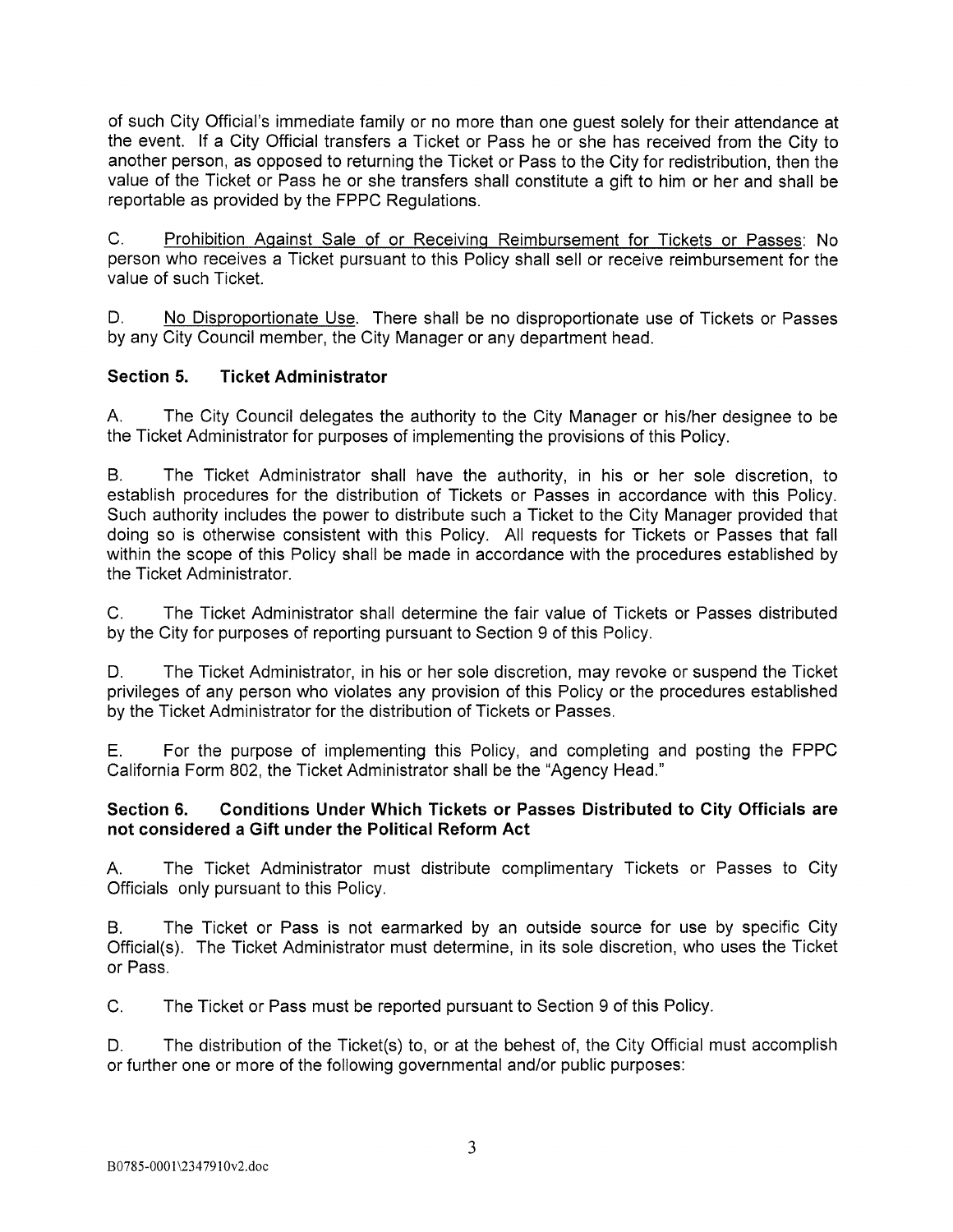1. Facilitating the performance of a ceremonial role or function by a City Official on behalf of the City at an event, for which the City Official may receive enough Tickets or Passes for the City Official and each member of his or her Immediate Family.

2. Facilitating the attendance of a City Official at an event where the job duties of the City Official require his or her attendance at the event, for which the City Official may receive enough Tickets or Passes for each member of the City Official's Immediate Family.

3. Promotion of intergovernmental relations and/or cooperation and coordination of resources with other governmental agencies, including, but not limited to, attendance at an event with or by elected or appointed public officials from other jurisdictions, their staff members and their quests.

4. Economic or business development purposes on behalf of the City.

5. Promotion of City resources and/or facilities available to Beverly Hills residents.

6. Promotion of City-run, sponsored or supported community events, activities or programs.

7. To monitor and evaluate the value of City-run, sponsored or supported community events, activities or programs to the City including but not limited to evaluation of the venue, quality of performances and compliance with City policies, agreements and other requirements.

8. Promotion and evaluation of events, activities or programs at City venues, including but not limited to evaluation of the venue, quality of performances and compliance with City policies, agreements and other requirements.

9. Promoting, supporting and/or showing appreciation for programs or services rendered by charitable and non-profit organizations benefiting Beverly Hills residents.

10. Promotion of City tourism on a local, state, national or worldwide scale.

11. Business retention or attraction on a local, state, national or worldwide scale.

12. Promotion of City recognition, visibility, and/or profile on a local, state, national or worldwide scale.

13. Encouraging Beverly Hills resident and business support for and attendance at local events.

14. Encouraging participants in City sponsored programs to attend local events.

15. Attracting or rewarding volunteer public service.

16. Encouraging or rewarding significant academic, athletic, or public service achievements by Beverly Hills students, residents or businesses.

17. Attracting and retaining highly qualified employees in the City service.